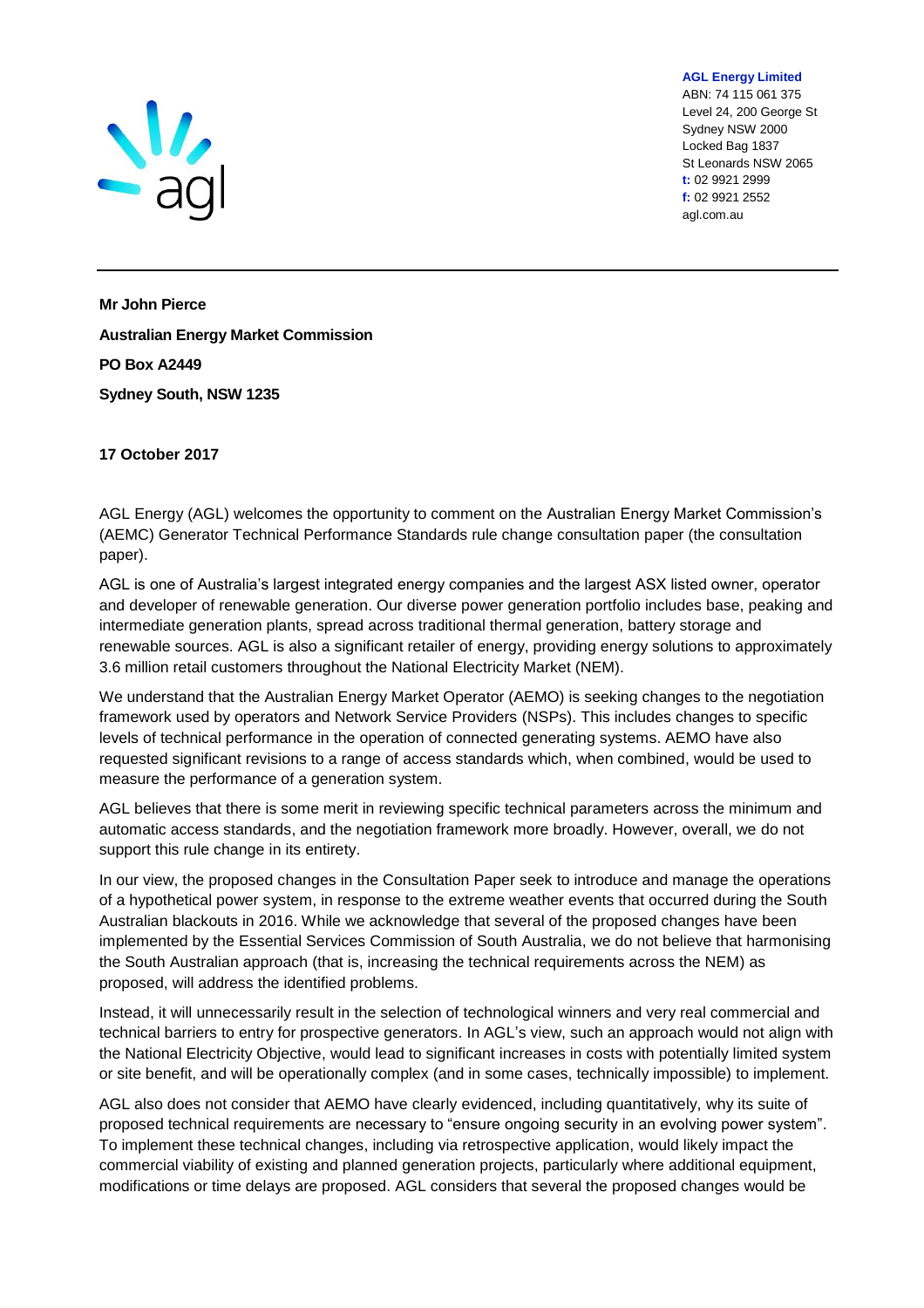

better addressed via the NSP, AEMO or market solutions, for example voltage and/or frequency control services.

Conversely, AGL supports a review of the connection negotiating framework, to ensure that it remains a fair and reasonable pathway for discussion between each counterpart and delivers outcomes which are technically, operationally and financially favourable to both sides. In particularly, AGL encourages the AEMC to:

- clarify the role of AEMO, and its interactions with prospective generators and NSPs;
- improve transparency and accountability on each counterparty; and
- address other general governance and consequential arrangements to incentivise counterparties to resolve issues in a timely manner, and to minimise operational and financial risks that may arise due to unforeseen project delays.

AGL also supports robust stakeholder consultations on the implementation arrangements of any new rule, including a clearly defined effective date, and suitable grandfathering arrangements for impacted generation projects. We believe providing a transitional window of at least 12 months will provide industry with suitable notice to familiarise and account for possible changes to the negotiations framework and performance standards.

AGL has provided specific comments on the categories of technical performance, the negotiating framework, and implementation options in Annex A.

Should you wish to discuss our submission in further detail, please contact Dan Mascarenhas on 03 8633 7874 or at [DMascare@agl.com.](mailto:DMascare@agl.com)

Yours sincerely,

hyg

Meng Goh Senior Manager, Wholesale Market Regulations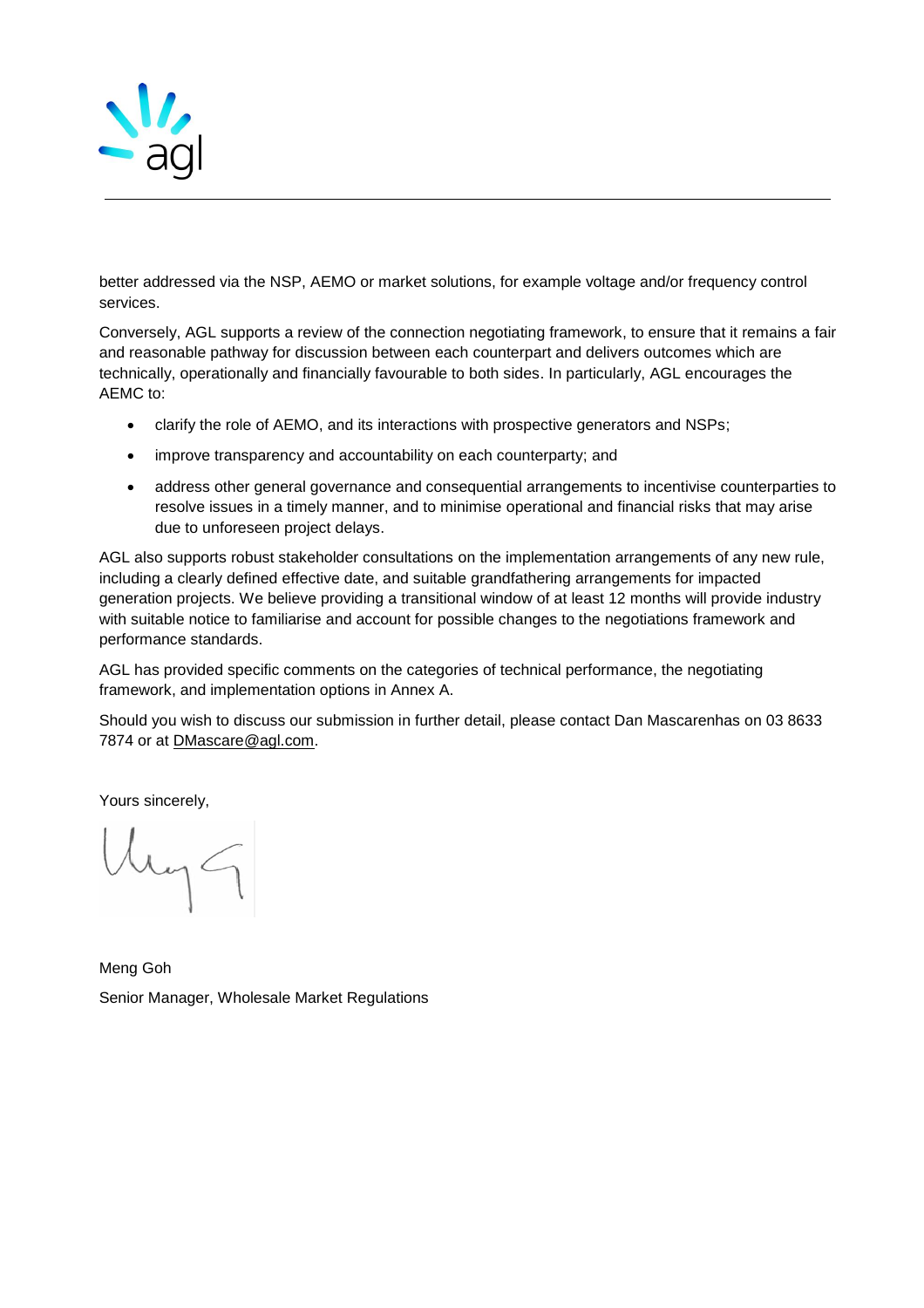

# **Annex A**

## **AGL View on the Consultation Paper**

AGL has provided views on each of the main draft recommendations below.

#### **1. Implementation of 'fit for purpose' performance standards**

AGL understands that the primary basis for the rule change, as proposed by AEMO, is to ensure that the security of the power system is not impacted by changes in the generation mix, namely the move to larger amounts of asynchronous generation. AEMO have therefore indicated that the current access standard requirements and the framework to negotiate performance of generating systems is *"not adequate to ensure ongoing security in an evolving power system"<sup>1</sup>* . As such they have proposed several changes as outlined in the Consultation Paper.

While AGL acknowledge that the AEMC's Security System Market Framework Review and the Independent review into the Future Security of the NEM both recommended further consideration of changes to the technical parameters covered by a generator performance standard<sup>2</sup>, we do not believe that AEMO have adequately justified, in technical terms, that such changes are necessary. In addition, we do not believe that AEMO have sufficiently demonstrated that the rule, where amended as requested, would provide the lowest cost solution to improving system security. Rather, it appears AEMO have instead quoted the South Australian blackout as its driver for the Consultation Paper. This event has been largely recognised as a 1 in 100 year event, and the result of a number of factors occurring at the same time – the probability of which was significantly low.

At a point in time, where regulatory certainty is more important than ever, the proposed rule will superfluously increase the level of subjectivity in rule application and compliance. Reducing the level of objectivity and opening technical discussions up to subjective interpretations will result in delays to new infrastructure investments and significantly increase the costs of these projects, altering its feasibility. For example, large scale generation systems typically are backed by financiers who require a level of comfort on build and operation. Unreasonable changes to the technical requirements will directly impact the level of funding that can be secured.

AGL believes that the existing performance standards framework, designed to meet the needs of the existing power system and current energy policy design, is both adequate and sufficient to continue to maintain power stability and security in the NEM. We are cognisant that some changes to specific access standards will better ensure that generating systems can withstand and support the system during periods of distress.

AGL has provided a view on each of the technical access standards below:

l

<sup>1</sup> AEMC, Generator Technical Performance Standards, Consultation Paper, executive summary.

<sup>2</sup> AEMC, Generator Technical Performance Standards, Consultation Paper, page 2.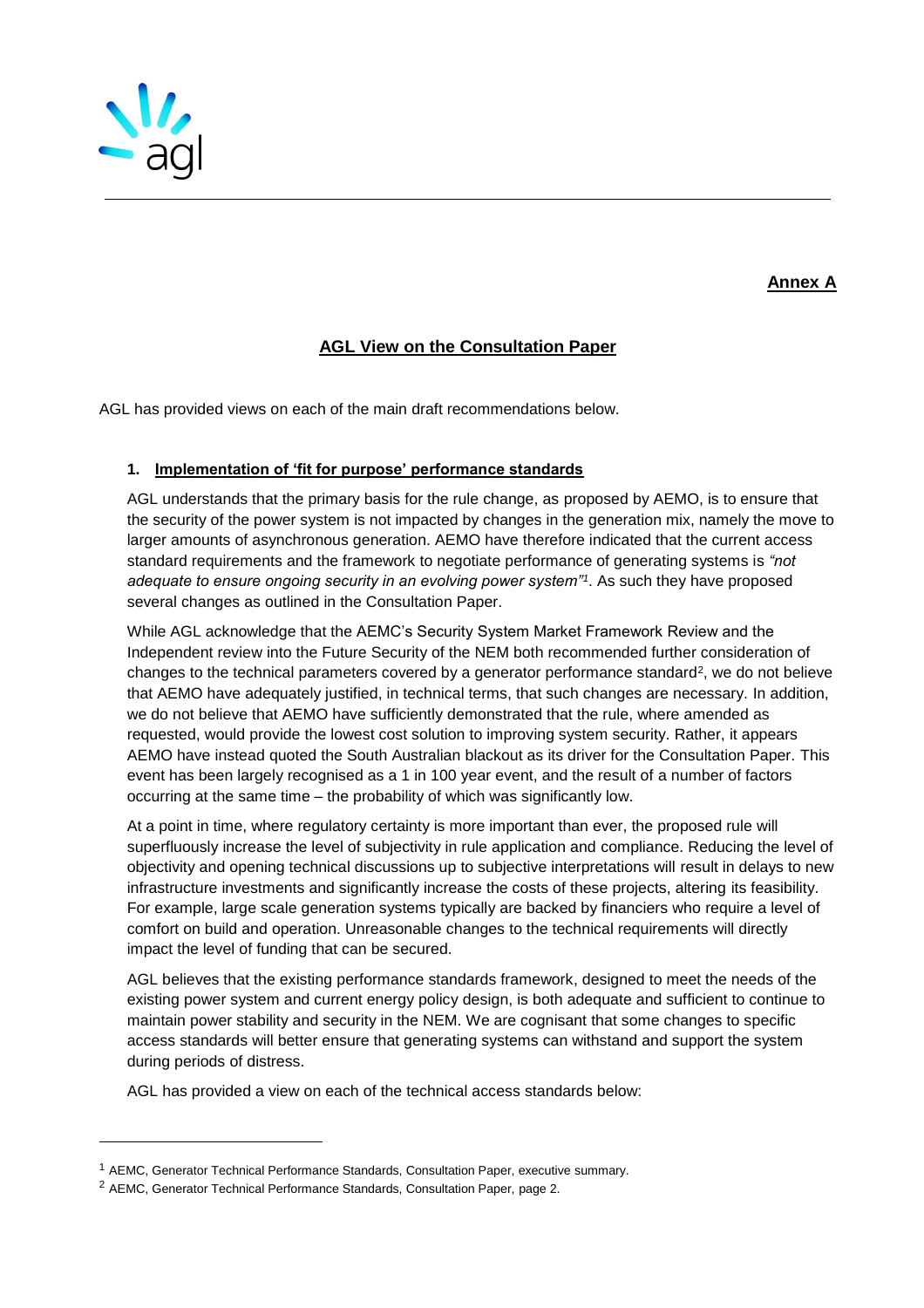

- Voltage control and reactive power control (Clause S5.2.5.13)
	- AGL does not support the proposed changes prepared by AEMO. While we consider that the control of voltage is achievable by generating systems, it will result in high costs to those located in strong network locations where larger amounts of reactive power is necessary to control voltage. This will create a financial barrier to entry at these geographical locations, particularly for smaller generating systems where the cost impact erodes its feasibility, therefore potentially impacting local system security.
	- $\circ$  AGL also notes that the proposal suggests that voltage regulation is the best control mechanism for each situation. However, depending on the technology deployed, for example large scale solar, voltage control could actually lead to reduced power system security in the event of a generator trip.
	- $\circ$  AGL also points out that obligating multiple generators at a geographical location to manage voltage will result in an over-investment in capability. Instead, the market should look for more efficient solutions to manage voltage, such as the creation of ancillary service markets or NSP procured voltage support.
	- $\circ$  If generating systems are required to regulate voltage, AGL proposes the following amendments:
		- voltage is regulated under the minimum access standard to within 2% of the set-point *under system normal conditions<sup>3</sup> .* and
		- the provision of remote control equipment to change the set-point and mode of regulation under the negotiated access standard is *applicable where AEMO accept responsibility for the risk of reduction in power system security*.
	- o Irrespective, AGL does not support AEMO having remote control of the mode of regulation because of the potential damages this may create to generating system infrastructure.
- Disturbance ride through (Clause S5.2.5.4-5)
	- While we appreciate that AEMO's revised position<sup>4</sup> has clarified that Continuous Uninterrupted Operation (CUO) during a disturbance will only apply to reactive power, and not generation (i.e. MW), we do not support these proposals.
	- $\circ$  The revised position does not address the issue that voltage regulation during a fault is technically impossible. A close-up 3 phase fault will result in a voltage drop to zero, irrespective of the contribution of reactive power. Therefore, the provision of reactive power in this circumstance would provide no benefit or security to the system.

l

<sup>&</sup>lt;sup>3</sup> Where reference to normal conditions, refers to operations at nominal voltage.

<sup>4</sup> AEMO, Generator Technical Requirements: Supplementary Material to the Rule Change Proposal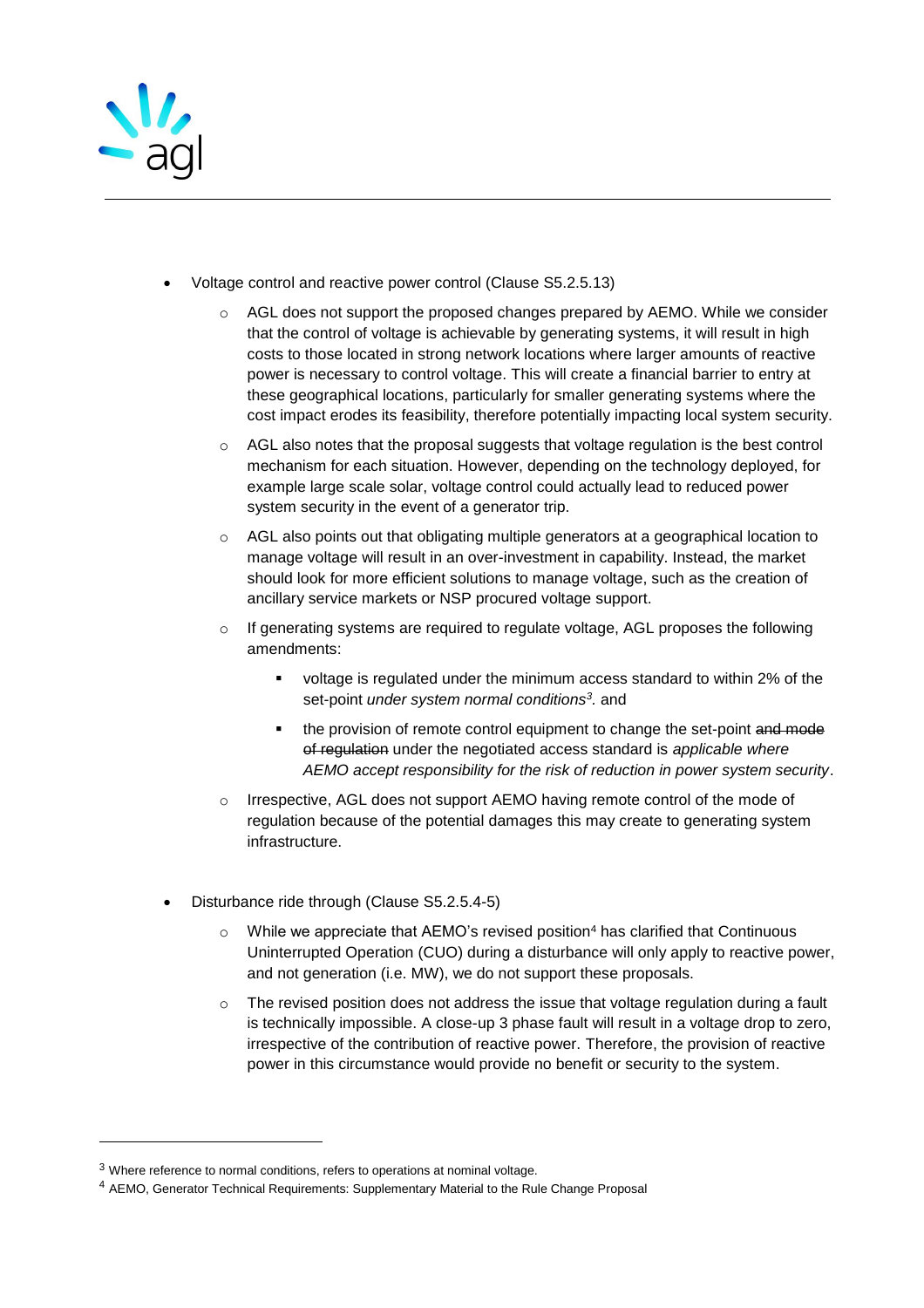

- $\circ$  AGL also does not support AEMO's changes to the definition of CUO. It is not clear why a change is required to this definition to support AEMO's proposal.
- $\circ$  With respect to LV disturbance ride through, AEMO's proposal requires generating systems to maintain CUO where a disturbance causes variances in voltage. However, 'normal voltage' has not been defined and would need to be guaranteed by the NSP and AEMO. It is therefore difficult to determine if generating systems could meet the requirements for minimum and automatic access levels. Further, obligating generating systems to ride through to 70% of normal voltage may not be technically achievable for some technologies such as large thermal stations.
- $\circ$  AGL notes that AEMO's proposal for multiple fault ride through seeks to mandate CUO for up to 15 voltage disturbances over a 5 minute period. We do not believe that it would be technically possible for a number of generating technologies to meet this requirement. In addition, at 15 faults, the strain on NSP infrastructure would be severe enough to result in numerous damage to their assets.
- $\circ$  AGL encourages the AEMC to ensure that an appropriate balance is struck in the rule, where a change is to be made to ensure that a generating system facing damage is not unnecessarily forced to continue operating.
	- AGL believe it may be possible for most technologies to ride through between 7 faults without sustaining serious operational damage.
	- The AEMC should also seek further clarity from AEMO on how compliance with this requirement would be demonstrated by a generating system during negotiations.
- Partial Load Rejection (Clause S5.2.5.7)
	- o AGL supports the proposed changes. We believe that both synchronous and asynchronous generating systems can meet these requirements with minimal commercial and operation risk.
- Active Power Recovery (Clause S5.2.5.5)
	- o AGL does not support this change and does not believe that AEMO have provided sufficient justification to demonstrate why such a change is necessary. AGL notes that the existing negotiating process will not allow the minimum standard to be agreed if the generating system will have an unacceptable effect on system performance.
	- $\circ$  The proposed change would require generating systems, in line with the minimum standard, to recover 95% of active power level within 1000ms. AGL points out that as a minimum standard, meeting this requirement would create significant ramp up (i.e. timing) challenges for synchronous generating systems and output challenges for asynchronous generating systems.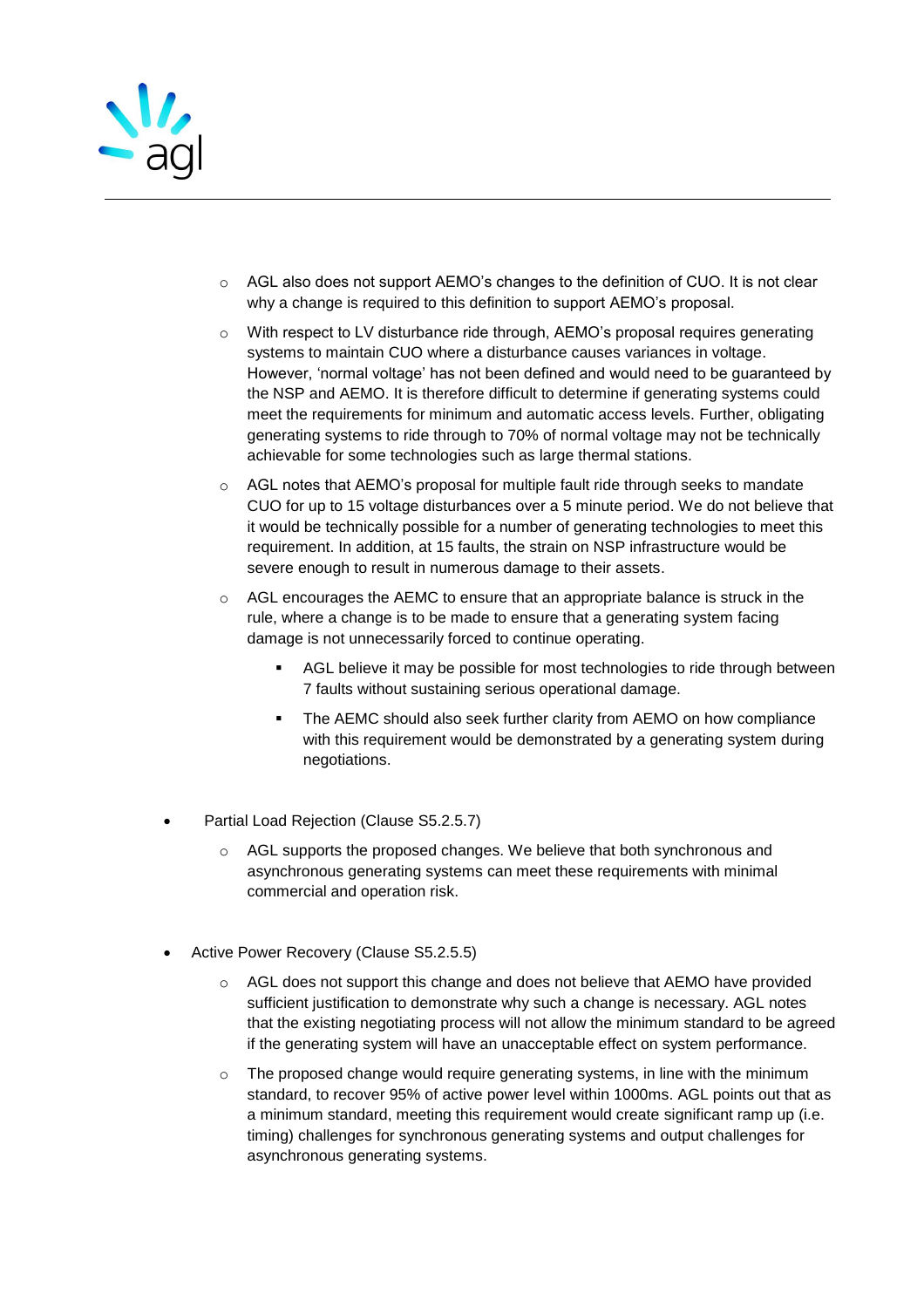

- $\circ$  Imposing this minimum requirement is likely to also increase business capital and operating expenses, which ultimately would increase costs to consumers without any real or justified benefit to the system.
- $\circ$  AGL therefore encourage the AEMC to further consider whether a change to active power recovery settings is necessary.
- Rate of Change of Frequency (ROCOF) withstand capability (Clause S5.2.5.3)
	- o Although AGL supports the proposal in principle, we encourage AEMO to provide greater clarity on the benefit and rationale for splitting the requirement between synchronous and asynchronous generating systems.
- System Strength (S5.2.5.15)
	- o AGL does not support this proposal and notes that the AEMC have already concluded that Short Circuit Ratio (SCR) is not an adequate measure of system strength. Further, we note that some manufacturers may not be able to adequately meet the minimum SCR requirement of 3.0 at the connection point.
	- o AGL supports the AEMC's view, in its final determination on the Managing Power System Fault Levels rule change that:

*"….short circuit ratios are an overly simplistic measure of system strength and that may not always be a good indication of system security risks, including the potential impacts of connecting generators".* 

*"System security (is better maintained) at an efficient cost by considering system strength in a region as opposed to at each generator connection point.* 

*Maintaining a short circuit ratio for all connected generators would inefficiently over-emphasise the risk to system security of certain generators not operating in a stable manner".<sup>5</sup>*

- Frequency Response Mode Capability (S5.2.5.11)
	- AGL does not support this proposal. Forcing delivery of a technical capability (and unnecessarily increasing business cost) to create or widen a market, directly impacts with the principle and objectives of a de-regulated energy market, and provides no additional assurance that generating systems will participate in the existing ancillary market.
	- $\circ$  AGL believes that mandating this capability would also not align with the NEO.

l

<sup>5</sup> AEMC 2017, Managing power system fault levels, Rule Determination, page vi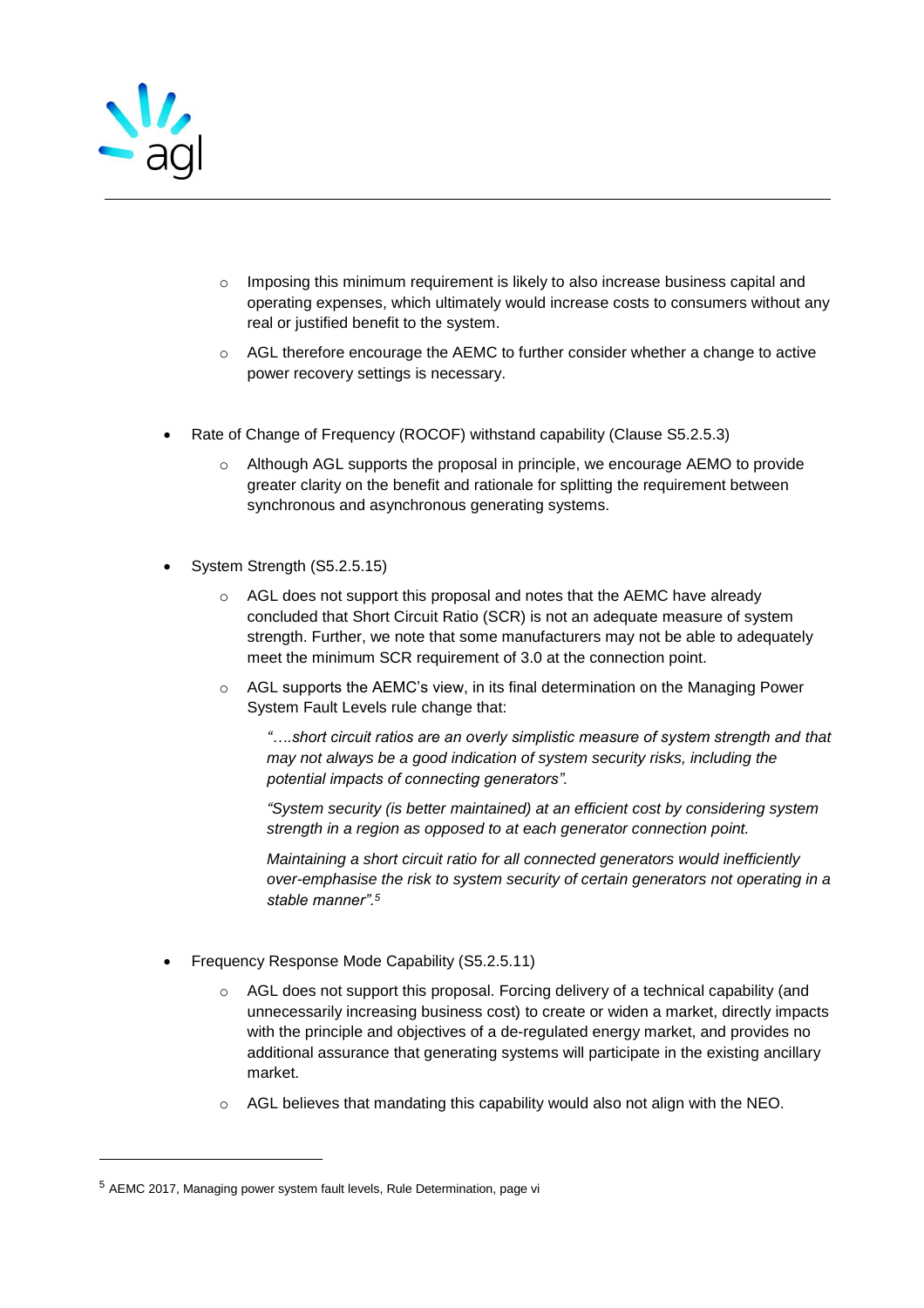

- $\circ$  If there is a need for greater frequency response in the market, AGL strongly believes this should be procured by AEMO or the NSP through ancillary markets.
- Capability for Active Power Control via Automatic Generator Control
	- o AGL accepts this proposal
- Capability to Limit Active Power and Ramp Rate
	- o AGL has no objections with this proposed change
- Remote monitoring and Control
	- $\circ$  AGL accepts the proposal for additional remote monitoring requirements.
	- $\circ$  However, we do not support the proposed control requirements, including the mode of voltage regulation. Refer above to our position on Voltage Control for further details on our position.
	- $\circ$  AGL also queries, with respect to control requirements, how AEMO intend to use Automatic Generator Control (AGC) to increase power output for a semi-scheduled generator. We note that given the nature of asynchronous semi-scheduled generating systems, it is likely they will always be running at maximum output. Anything less than this output level impact the operational economics at site.

## **2. A balanced negotiation framework**

The current negotiation framework provides generators with suitable flexibility to determine whether it is able to meet the automatic standard or negotiate a level between the minimum and automatic levels. In AGL's experience, proponents (including AGL) aim for the automatic standard or as close to this level. However, this assessment must also take into account the project economics and the intended operational circumstances. Therefore, while AGL support in principle AEMO's proposal to ensure that the negotiated access standard must be "as close as practicable to the automatic access standard and no less than the corresponding minimum access standard", we do not support the level of subjectivity and ambiguity that this proposed process would introduce. In addition, requiring generators to submit evidence to AEMO (and the NSP) removes a generators ability to negotiate openly on a mutually achievable and beneficial performance standard.

AGL strongly believes in the principle of the open negotiation framework – that is the fair and reasonable discussion between two parties to deliver outcomes which are technically, operationally and financially favourable to both sides. Requiring generators to "provide evidence to AEMO's reasonable satisfaction that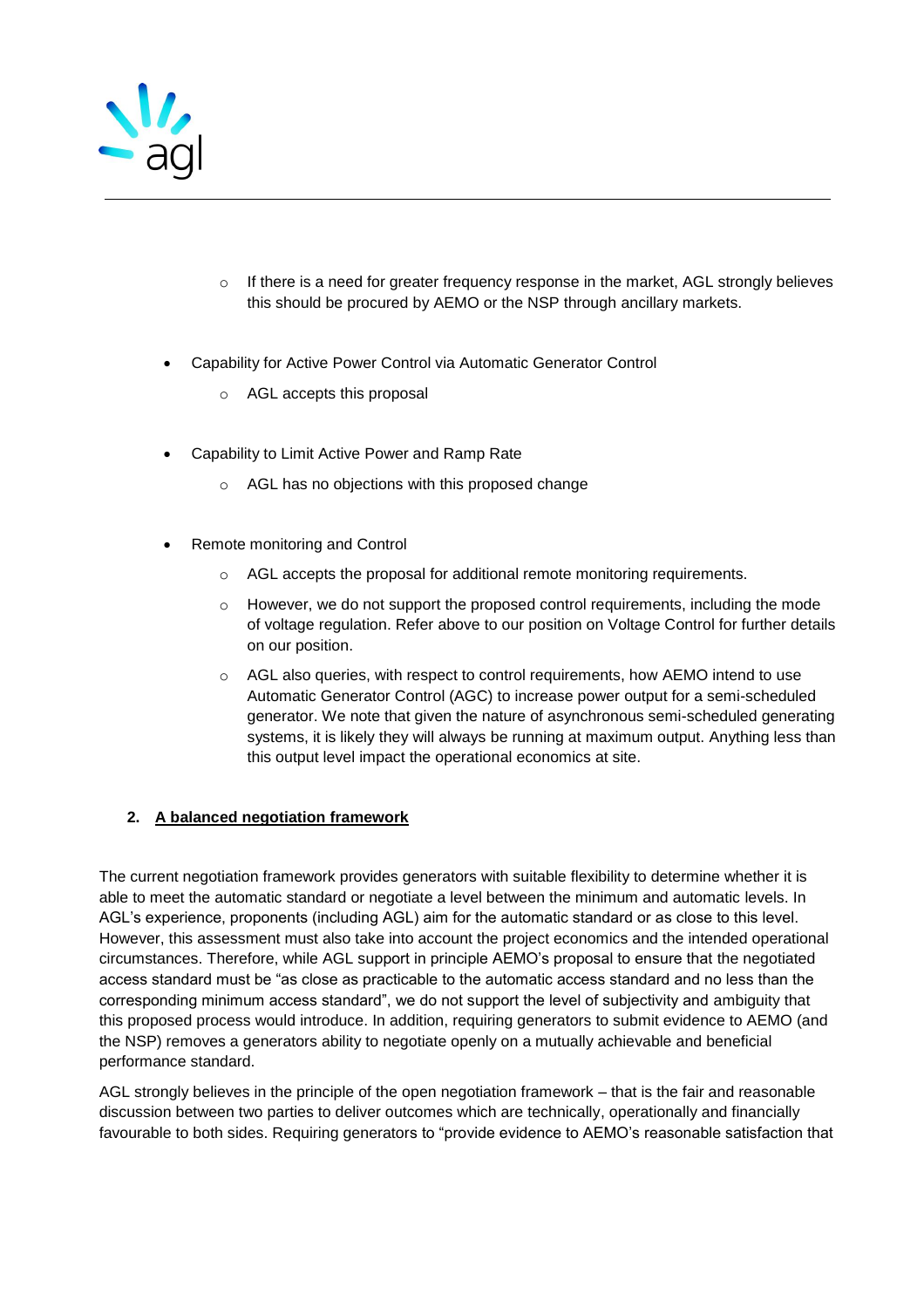

it is not practicable to achieve the relevant automatic standard"<sup>6</sup> will introduce regulatory bias into the process, by providing AEMO with a greater level of bargaining power and undisputed decision making powers.

AGL strongly believes that the negotiated standard should support a reasonable assessment of a generating system's connection relative to its connection to the NSP system. Agreement on the access standards should therefore be based on the best technical arrangement which minimises adverse impact on system performance, system security, without compromising and generator operation and commercial arrangements.

AGL also believes that clarification on the role, responsibilities and interactions of each party requires further clarification. Specifically, we understand that AEMO's role in the negotiation framework is to provide advice to NSPs on the impact of connection arrangements on system security. However, in our experience, AEMO appears to hold, greater authority to persuasively mandate technical requirements or delay execution of connection agreements. Such process creates an "ultimatum" situation, by unnecessarily increasing the level of technical capability, operational complexity and/or costs associated with generating systems without clearly defining or rationalising the benefit to the wider market. This approach does not align with the NEO.

AGL therefore requests the AEMC to review the existing negotiating framework with a view to:

- clarify the role of AEMO, and its interactions with prospective generators and NSPs;
- improve the level of transparency and accountability on each counterparty, including assessing whether sufficient incentives exist to ensure each party acts fairly and reasonably in negotiations; and
- address other general governance and consequential arrangements to incentivise counterparties to resolve issues in a timely manner, and to minimise operational and financial risks that may arise due to unforeseen project delays.

## **3. Suitable transitional arrangements**

l

AGL agrees with AEMC's assessment that it does not have the power to make retrospective rules. Irrespective, AGL does not believe that retrospectively applying the proposed rule to existing generating systems would improve system security. In fact, the proposed rule (where technically achievable) is likely to result in significant cost impacts and could render existing generating systems unviable. Further, the increased uncertainty surround which projects may be impacted and which performance standards need to be re-negotiated will also negatively impact project development and financial backing.

However, we do support some changes to technical capability and greater clarity and transparency in the negotiation framework. Should these changes process, AGL encourages the AEMC to undertake robust stakeholder consultations on the implementation arrangements of any new rule, including a clearly defined

<sup>6</sup> AEMC, Generator Technical Performance Standards, Consultation Paper, page 22.